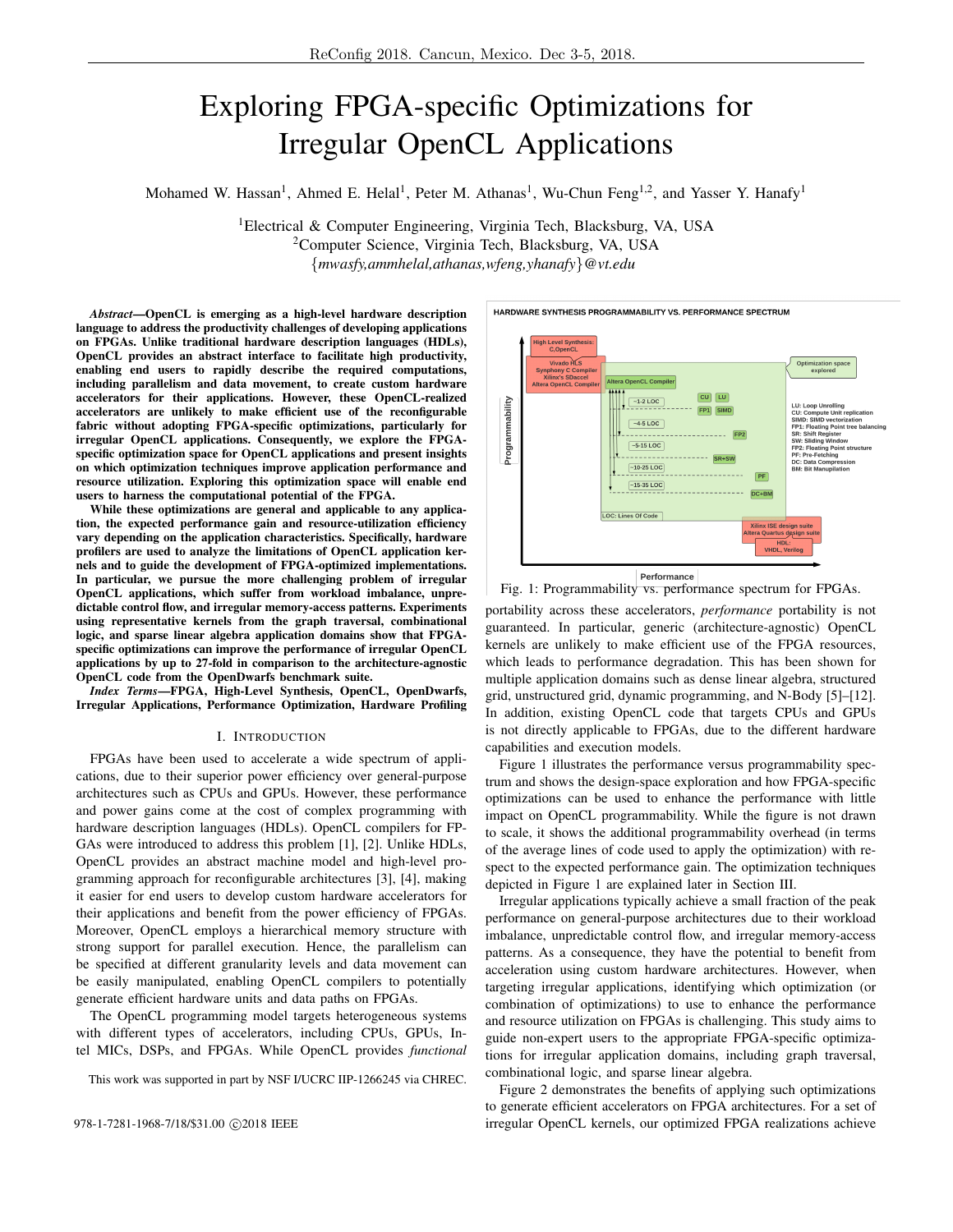

Fig. 2: The performance of irregular OpenCL kernels on CPU and FPGA architectures. The optimized FPGA execution uses a deeplypipelined, compute unit running at 200-260 MHz, while the CPU platform consists of 16 compute units running at 3.5 GHz.

 $1.3-5.2\times$  speedup over the corresponding parallel execution on a 16core CPU, while running at an order-of-magnitude slower frequency. The following are the contributions of this work:

- *Identification of and insight on the FPGA-specific optimizations for OpenCL kernels.* The identified optimizations apply to any user application; however, the expected performance gain and resource utilization depend on the characteristics of the application kernels. Furthermore, end users need insight on which optimizations to use for their target applications.
- *Profiling and analyzing of the OpenCL kernels to identify the execution bottlenecks and, in turn, guide the FPGA optimization of irregular codes.* We use Intel/Altera's hardware profiler to facilitate the analysis and optimization of irregular application kernels from the OpenDwarfs benchmark suite.
- *A detailed study of the FPGA-specific optimizations for representative irregular applications, namely graph traversal, combinational logic, and sparse linear algebra applications*. The results show that the FPGA-specific optimizations improve performance by an order of magnitude when compared to the architecture-agnostic OpenCL code from OpenDwarfs.

# II. RELATED WORK

Czajkowski et al. [3] demonstrated the Altera's OpenCL compiler using four well-known applications: Monte Carlo Black-Scholes (MCBS), matrix multiplication (SGEMM), finite difference (FD), and particle simulation (Particles). To enhance the performance of dynamic programming on FPGAs, Settle introduced OpenCL pipes [4], which improves the performance by  $1.5\times$  and  $9.9\times$  in comparison to the GPU and CPU implementations, respectively, while providing energy savings of up to 26-fold. Both endeavors achieved high utilization of FPGA resources with low clock frequency (less than 200 MHz). Moreover, the FPGA-specific implementations differed from their GPU-based counterparts. While the GPU implementation used SIMD-like parallelism, the FPGA implementation adopted a MIMDlike execution where each thread executed a distinct operation on a set of data items.

In [5], Zohouri et al. evaluated the performance of six regular benchmarks from the Rodinia suite using the Altera OpenCL SDK on a Stratix V FPGA. The original OpenCL implementations followed the bulk synchronous parallel (BSP) execution model, targeting GPUlike architectures with massive multi-threaded execution. Unfortunately, this approach can degrade FPGA performance due to barrier synchronization points that dictate flushing the pipeline, effectively halving the pipeline throughput. The authors in [5] reached the conclusion that FPGA-specific optimizations must be applied to the OpenCL kernels to yield efficient, high-performance hardware designs. In particular, they outlined five main FPGA-specific optimization techniques: compute unit replication, vectorization (or "SIMD-iztion"), loop unrolling, shift registers, and sliding windows. These optimizations improved the performance by up to two orders of magnitude compared to the BSP OpenCL kernels and achieved 3.4× better power efficiency when compared to the NVIDIA K20c GPU. While [5] focused on regular benchmark applications, our work addresses irregular applications, which are more challenging.

The work published in [5] was extended in [12] to evaluate the performance of three different design methodologies for FPGAs: general-purpose manycore system (30 Nios II soft-core processors), FSM-based architecture using LegUp HLS tool (MIMD architecture with focus on lower latency), and Intel's FPGA SDK for OpenCL (deeply-pipelined architectures with focus on higher throughput). The experiments showed that the FSM and soft-core implementations have scalability issues that are mainly related to cache conflicts and capacity misses. This issue was partially solved using a multibanked cache design. However, the OpenCL implementations still outperformed both approaches across all the applications with up to two orders-of-magnitude speedup.

Other work [6], [13] used the OpenDwarfs benchmark suite to evaluate the performance of the OpenCL programming model on a Stratix V FPGA using the Altera OpenCL SDK. Kernels from regular application domains were tested, such as N-body methods, structured grids, unstructured grids, and dense linear algebra. Unlike Rodinia, the OpenDwarfs suite provides architecture-agnostic OpenCL kernels rather than GPU-specific (i.e., GPU-biased) implementations. These kernels were used as the baseline for comparison on the CPU, GPU, Intel MIC, and FPGA architectures. The authors explored FPGAspecific optimization techniques that exploit different parallelism levels as well as minimizing data movement across the memory hierarchy. It was also reported that the architecture-agnostic OpenCL kernels yielded inefficient hardware designs, which further suggests the need for FPGA-specific optimizations.

Static and dynamic analyses were used in [8] to build an analytical performance model for the key architectural features of FPGAs under the OpenCL programming model. This tool can predict the performance of OpenCL kernels with different combinations of FPGA-specific optimizations. This greatly helps in guiding the codetuning process for performance purposes. On the other hand, the framework in [7] aims to achieve scalable execution of memorybound applications, such as AES encryption, on multiple FPGAs. In particular, six Stratix V FPGAs were used to demonstrate the scalability on a high-performance backplane. The authors reported that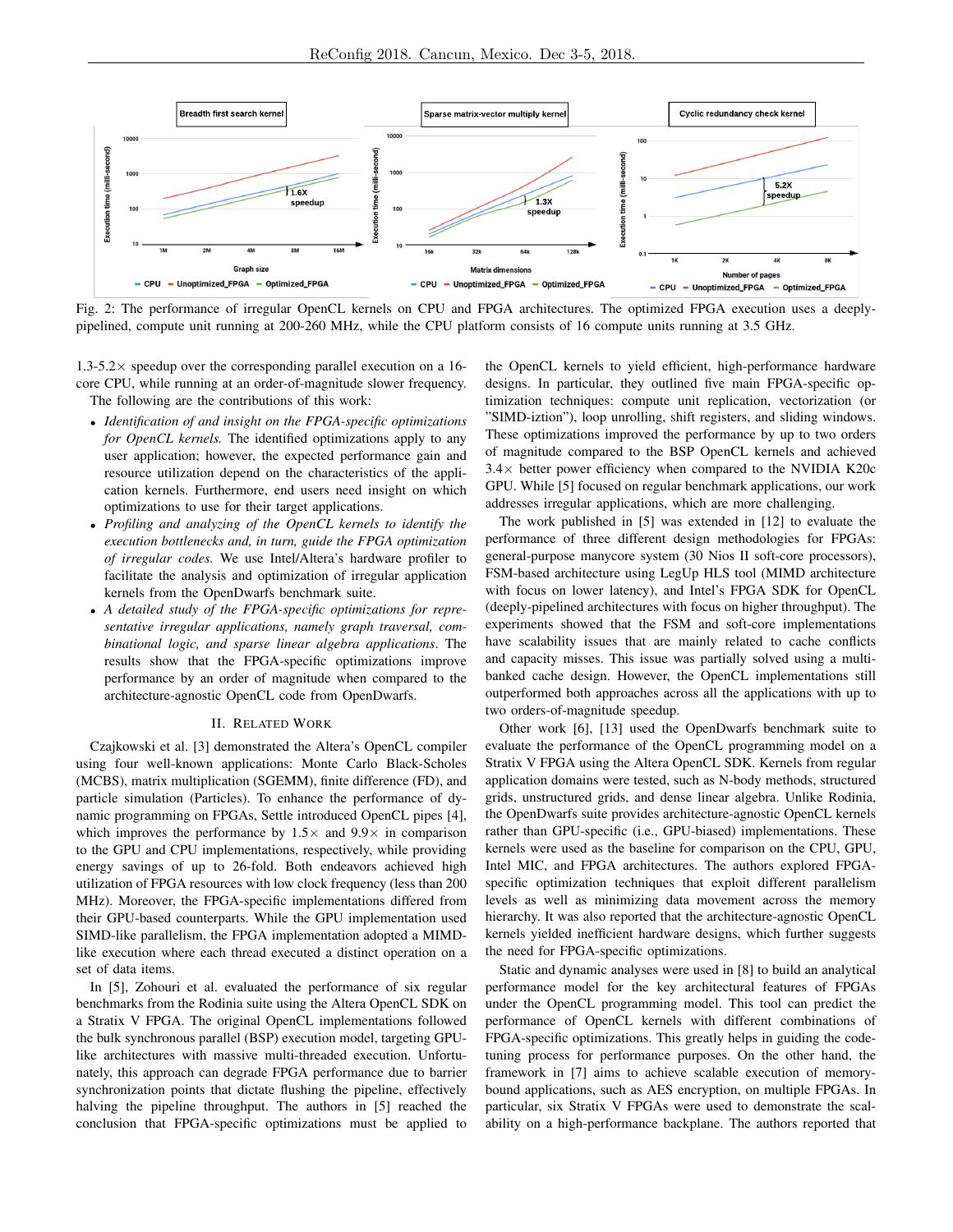SIMD vectorization provided better FPGA resource utilization and significantly less on-chip memory usage than the kernel-replication approach. The authors reported three-fold improvement in throughput per watt over the CPU implementation using a single FPGA, while four FPGAs yielded a five-fold improvement.

Finally, XSBench, a proxy application for Monte Carlo simulation, was used in [11] to evaluate the performance of OpenCL applications with irregular memory access on FPGAs on an Intel Arria 10 FPGA platform. The authors applied three different optimizations and evaluated their effect on performance. A fused multiply-add unit was integrated into the design. The BRAMs were used to implement a constant cache along with data pre-fetching and packing techniques. The final optimization used vector data types and stored them in private memory. Applying these optimizations delivered a 50% improvement in energy efficiency, while sacrificing 35% of the performance compared to an Intel Xeon CPU with eight cores.

In summary, previous studies showed the need for applying FPGAspecific optimizations to OpenCL kernels to generate efficient custom hardware accelerators. However, the expected performance and efficiency is highly dependent on the characteristics of the target application. In addition, OpenCL kernels with BSP execution models, which achieve high performance on GPUs, generate extremely inefficient FPGA designs. While previous work focused on regular OpenCL kernels, this paper attacks the problem of optimizing the *irregular* OpenCL applications on FPGAs.

# III. FPGA DESIGN-SPACE EXPLORATION

We categorize the FPGA-specific optimization space as follows: (1) exploiting parallelism at different levels, (2) optimizing floating-point operations, and (3) minimizing data movement across the memory hierarchy. By default, FPGA OpenCL compilers exploit pipeline parallelism, which, in turn, generally achieves higher throughput than data parallelism or task parallelism, due to the limited resources on FPGAs, which restrict the number of concurrently active work items.

#### *A. Parallelism Optimizations*

There are two main OpenCL execution models on FPGAs: multithreaded execution and single-task execution. Multi-threaded execution attempts to expose the maximum parallelism by executing multiple threads concurrently, if possible. On the other hand, singletask execution exploits pipeline parallelism and runs the work items (i.e., units of computation) sequentially as a single task.

*Loop Unrolling.* Unrolling loops improves performance by decreasing the number of loop iterations executed and, in turn, the number of branches. However, there is a trade-off between the loop unrolling factor and the extra hardware cost incurred.

*Kernel Vectorization.* Vectorization enables multiple work items to execute in a single-instruction, multiple-data (SIMD) fashion. This technique achieves *higher computational throughput* and automatically performs *memory coalescing*. The SIMD approach vectorizes the data path of the kernel while keeping a single control logic path shared across the SIMD lanes. Therefore, backward branches with thread ID dependencies prohibit this optimization technique, as they can serialize the execution process.

*Compute Unit Replication.* Generating multiple compute units, where data and control paths are replicated, fully parallelizes the kernel execution. This optimization divides the workload on the available compute units which can mitigate the limitations of the SIMD approach, namely the thread ID dependency problem. However, compute unit replication uses more hardware resources than the SIMD approach. It also increases the stress on the global memory bandwidth, as more load/store units would be competing for accessing the global memory.

# *B. Floating-Point Optimizations*

The floating-point operations in a specific kernel may not be balanced, leading to pipeline stalls and higher hardware cost [14]. The Altera OpenCL Compiler provides command-line options to optimize the floating-point operations using balanced trees. Moreover, removing the floating-point rounding operations and conversions, whenever possible, introduces hardware savings.

*Floating-Point Accumulator.* The newer FPGA platforms, such as Altera's Arria 10, include a floating-point accumulator that performs the accumulations in a single cycle; however, only single work-item kernels that perform accumulation in a loop without branching can leverage this feature. Modifications are required in the kernel code for the compiler to infer the use of the accumulator structure.

# *C. Data Movement Optimizations*

*Shift Registers (SR) and Sliding Windows (SW).* Several computational kernels, such as sparse matrix-vector multiplication (SPMV), have loop-carried data dependencies. On FPGA architectures, crossiteration dependencies may increase the initiation interval of the loop, where the next iteration is stalled until the dependency is resolved. To relax this cross-iteration dependency, the loop body is modified to employ shift registers with a sliding-window technique, which resolves this problem by eliminating the pipeline stalls.

*Data Compression (DC) and Bit Manipulation (BM).* The OpenCL standard instantiates Boolean variables as 32-bit integers. Programming bitwise operations and masks allows single-bit on-chip memory (BRAM/register) access by the OpenCL code.

#### IV. A CASE STUDY FOR IRREGULAR APPLICATIONS

In our experiments, we use the Intel FPGA Dynamic Profiler for OpenCL to analyze the execution profile of the architecture-agnostic (generic) OpenCL kernels from the OpenDwarfs suite [15]. Analyzing the execution profile pinpoints the bottlenecks of the execution pipeline. This study applies the above optimizations, both in isolation and in combination, to the target OpenCL kernels and evaluates the resulting performance, which typically outperforms the architectureagnostic and GPU-optimized OpenCL implementations on FPGA architectures. The FPGA resource utilization is also considered in evaluating the hardware cost of each optimization technique. Finally, the performance analysis of the different optimizations provides key insights into which optimizations to use for each target application and how to apply such optimizations to address the execution bottlenecks and to achieve the required performance gain. The optimized kernels are available at *https://github.com/vtsynergy/OpenDwarfs*.

*Test Platform.* The experiments use an Altera Arria 10 1150-GX FPGA connected to two 4-GB DDR3 memory with peak bandwidth of 25 GB/s. The FPGA attaches to the host machine via PCIe 8x 3.0 interface. The host includes an Intel Xeon E5-2637 CPU and runs Ubuntu 14.04 along with Altera OpenCL SDK version 16.0.

#### *A. Graph Traversal*

Breadth-first search (BFS) is used by the OpenDwarfs suite as a representative kernel for the graph traversal dwarf. The target graphs are undirected and unweighted in the form  $G = (V, E)$ , where V is the set of vertices or nodes and  $E$  is the set of edges connecting them. To avoid processing a node more than once, a Boolean visited array is used. As such, the graph is traversed in levels, where all nodes at each level are explored before the next level is processed. The final output is the cost  $C$ , which represents the shortest distance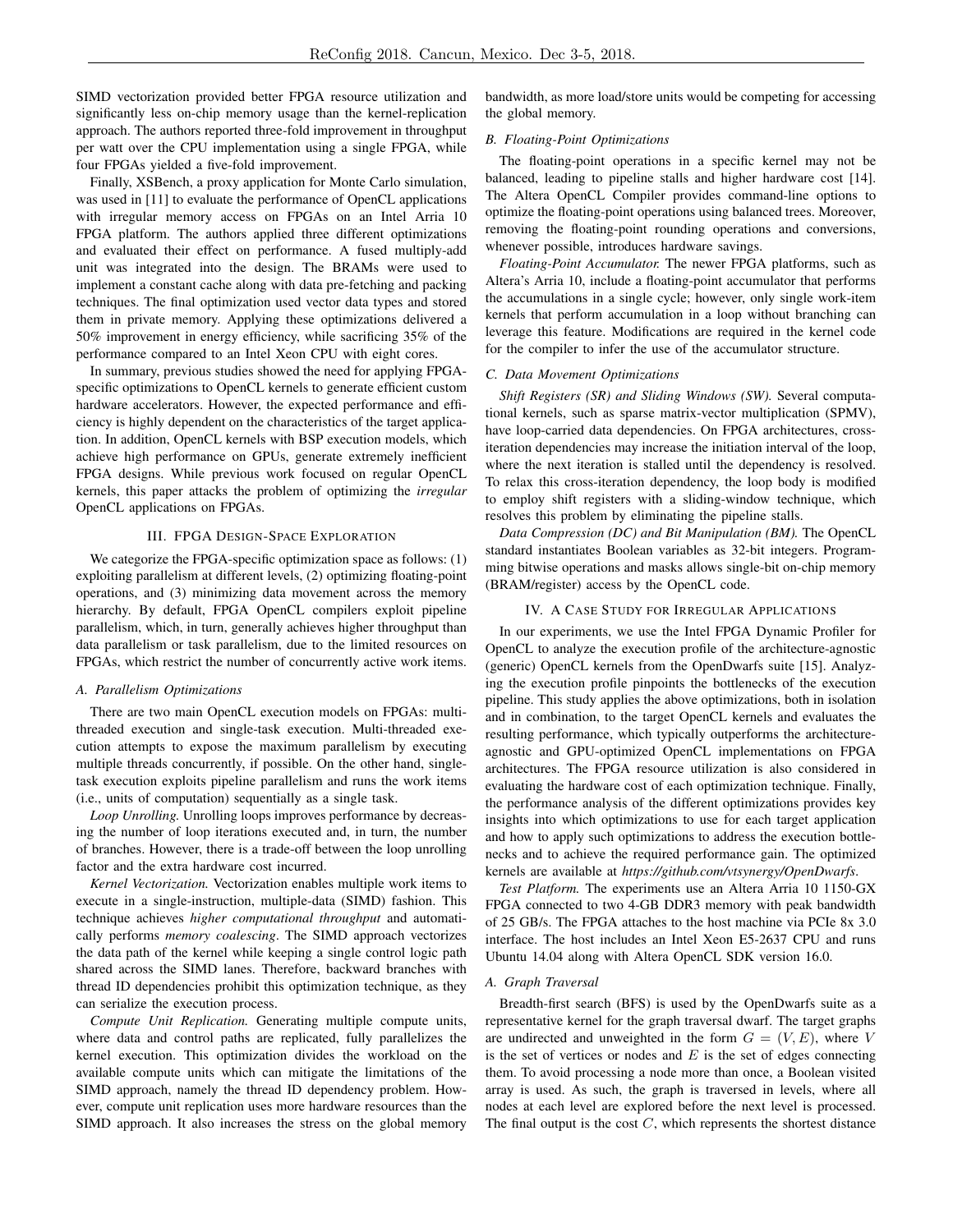| TABLE I: BFS optimizations and resource utilization. |  |
|------------------------------------------------------|--|
| $[MT]$ : Multi-Threaded, $[ST]$ : Single Task        |  |

| Optimization | Description                                                         | Frequency | Logic utilization | <b>BRAM</b> |
|--------------|---------------------------------------------------------------------|-----------|-------------------|-------------|
| Generic      | Architecture agnostic OpenDwarfs kernel                             | 248 MHz   | 29%               | 20%         |
| MT-LU8       | Loop unrolling factor 8                                             | 205 MHz   | 37%               | 37%         |
| MT-PE2       | Compute unit replication (2 PEs)                                    | 204 MHz   | 32%               | 24%         |
| MT-PE4       | Compute unit replication (4 PEs)                                    | 202 MHz   | 35%               | 42%         |
| ST-Regular   | Simple conversion to single work item by inserting outer $for-loop$ | 201 MHz   | 28%               | 20%         |
| ST-NoSync    | Eliminate host side synchronization by inserting outer while-loop   | 212 MHz   | 29%               | 20%         |
| ST-Mem       | Use bit manipulation on integer arrays to implement Boolean arrays  | 160 MHz   | 27%               | 74%         |

from the source node to each visited node on the graph. The time complexity is  $O(V + E)$ .

The original OpenCL kernel (from OpenDwarfs) is multi-threaded, executing each graph level update in a separate kernel launch. After computing a level of the graph, synchronization with the host is required, paired with a new kernel launch for the new graph level. Our hardware profiling pinpointed two major bottlenecks. First, the cross-iteration dependencies stalled the execution pipeline for more than 800 clock cycles in *each* iteration. This high initiation interval of the loop is caused by (a) the serial execution of the  $for-loop, where$ loop pipelining optimization isn't applied by default due to unrelieved cross iteration dependency and (b) the host side synchronization step between kernel invocations. Second, the global memory access pattern for five different arrays is inefficient, lowering the bandwidth efficiency of data transfer to an average of 13% of the peak memory bandwidth. Table I shows the different optimization techniques employed to address these bottlenecks, along with their operating frequency and logic utilization.



Fig. 3: The performance of BFS (nodes processed per second) across different graph sizes for multiple optimization techniques.

*1) Multi-Threaded Execution:* The global memory access bottleneck and kernel launch overhead are the main reasons that none of the multi-threaded optimization techniques yielded any significant performance gains. Compute unit replication does not address the memory access bottleneck or solve the pipeline stall problem. Hence, the performance improvement was 6% at most, as shown in Figure 3. Loop unrolling enhanced the performance by a maximum of  $14\%$ , due to memory coalescing which increases the bandwidth efficiency. The combination of loop unrolling with compute unit replication is unnecessary as neither have the potential to address the pinpointed bottlenecks. The multi-threaded code does not leverage data-level parallelism (vectorization), due to the loop-carried data dependencies and the thread ID dependent branching in its inner and outer loop. So, SIMD optimization was not applied to this application kernel.

*2) Single Task Execution:* In the single work-item execution model, multiple optimizations were tested to enhance performance. The "ST-Regular" implementation fully pipelines the for-loop without modifying the global synchronization scheme. On the other hand, "ST-NoSync" avoids synchronizing with the host, which was on average 5% of the execution time, and moves all computations to the device. The Altera OpenCL compiler was not able to pipeline the outer while-loop in this implementation, as cross iteration dependency is critical for functional correctness. Figure 3 shows a slight decrease in performance for "ST-Regular" and "ST-NoSync", as these optimizations do not address the memory access bottleneck, which has the most impact on performance.



Fig. 4: BFS speedup across the different optimization techniques. The baseline is the OpenDwarfs, architecture-agnostic OpenCL code.



Fig. 5: Boolean array data compression.

The following step was to optimize the memory access operations by moving the Boolean arrays to the local on-chip memory (BRAMs) in "ST-Mem". The OpenCL standard supports Boolean variables; however, they are treated as 32-bit integers with a constant value of "0" or "1", which wastes the on-chip memory. Therefore, integer arrays are used, as shown in Figure 5, where each integer represents 32 Boolean flags that can be accessed through a series of bitwise manipulations (shift, AND, OR and XOR operations). This imple-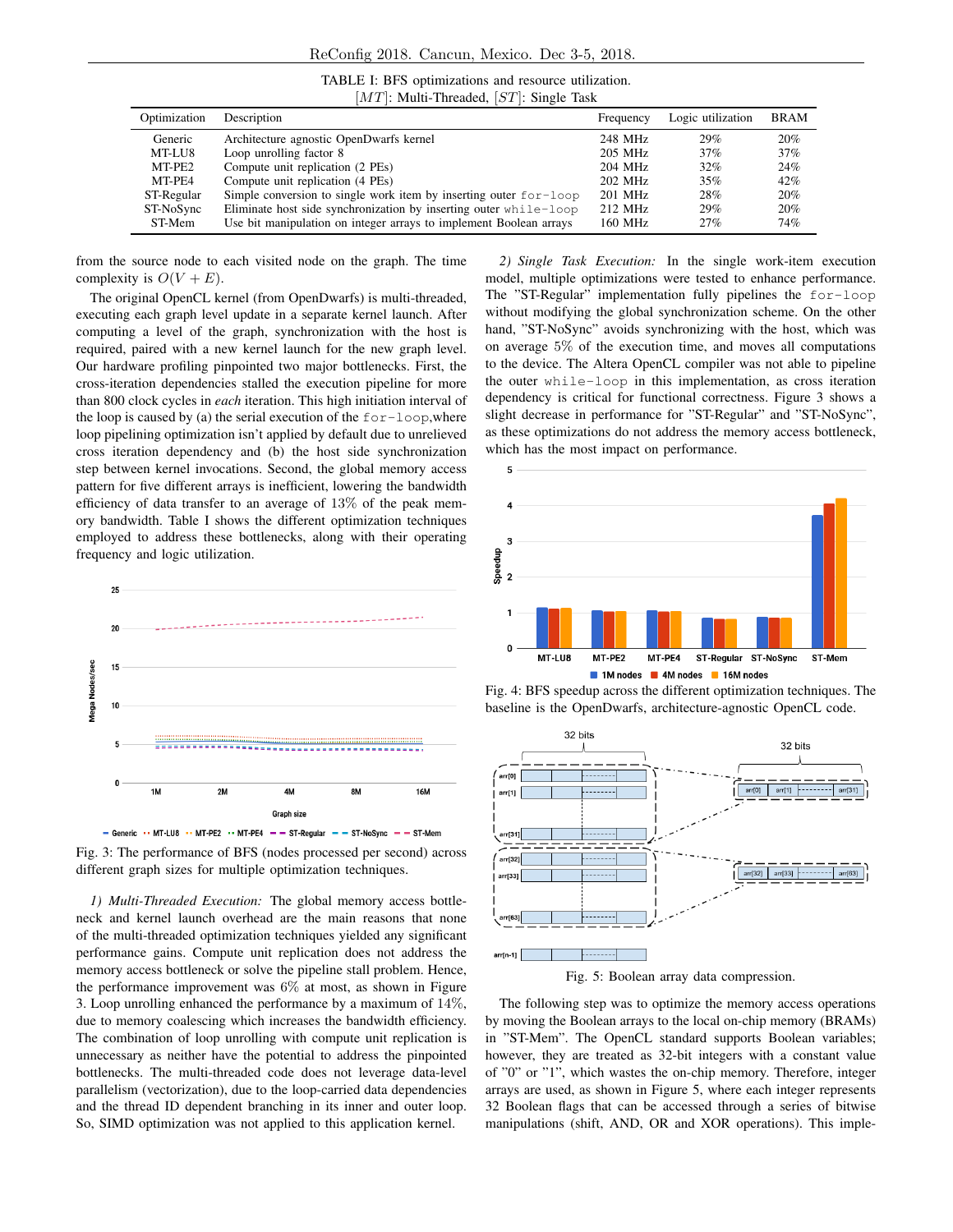| TABLE II: SPMV optimizations and resource utilization. |  |  |
|--------------------------------------------------------|--|--|
| $[MT]$ : Multi-Threaded, $[ST]$ : Single Task          |  |  |

| Optimization     | Description                                                        | Frequency | Logic utilization | <b>BRAM</b> |
|------------------|--------------------------------------------------------------------|-----------|-------------------|-------------|
| Generic          | Architecture agnostic OpenDwarfs kernel                            | 255 MHz   | 26%               | 21%         |
| MT-LU16          | Loop unrolling factor 16                                           | 225 MHz   | 33%               | 31%         |
| MT-LU32          | Loop unrolling factor 32                                           | 211 MHz   | 39%               | 46%         |
| MT-PE2           | Compute unit replication (2 PEs)                                   | 245 MHz   | 28%               | 25%         |
| MT-PE4           | Compute unit replication (4 PEs)                                   | 230 MHz   | 31%               | 36%         |
| MT-PE2-LU16      | Compute unit replication $(2$ PEs) + Loop unrolling factor 16      | 203 MHz   | 41%               | 47%         |
| MT-PE2-LU32      | Compute unit replication $(2$ PEs) + Loop unrolling factor 32      | 174 MHz   | 54%               | 77%         |
| MT-PE4-LU16      | Compute unit replication $(4$ PEs $)$ + Loop unrolling factor 16   | 164 MHz   | 57%               | 80%         |
| ST-PF-SR-LU8     | Pre-fetching+SR and sliding window+Loop unrolling factor 8         | 205 MHz   | 41%               | 50%         |
| $ST-PF-SR-LU12$  | Pre-fetching+SR and sliding window+Loop unrolling factor 12        | 192 MHz   | 51%               | 66%         |
| ST-PF-SR-LU8-LU4 | Pre-fetching+SR and sliding window+LU8(outer loop)+LU4(inner loop) | 166 MHz   | 57%               | 69%         |



■ Matrix Dimension (4K)(1% sparse) ■ Matrix Dimension (128K)(1% sparse) Fig. 6: SPMV speedup for small and large matrix sizes.

mentation enables fast Boolean checking which yielded  $4\times$  speedup as shown in Figure 4. However, due to the limited on-chip memory, this approach can only support graphs of sizes up to 32M nodes.

For smaller graphs with size up to 512K nodes, the algorithmic refactoring showed great performance. The kernel was modified to use a local-memory queue instead of the Boolean mask. The new unvisited nodes are inserted into the FIFO queue, and one node is popped in each iteration, which greatly reduces the total number of iterations. However, this evaluation targets large-scale graphs with at least 1M vertices; hence, this approach was excluded from the results.

# *B. Sparse Linear Algebra*

The OpenDwarfs suite includes SPMV (sparse matrix-vector multiplication) as a representative kernel of sparse linear algebra. While computation across the rows of the input sparse matrix (outer loop) are independent, the operations required to compute a single output element (inner loop) have data dependencies. A series of memory accesses are required by each iteration of the outer loop to retrieve the indices of non-zero elements of each sparse row, and read the respective values of these elements and the corresponding elements of the input vector. On hardware architectures with limited memory bandwidth, such memory operations introduce a global memory bottleneck. The hardware profiler showed that bandwidth efficiency is limited to 55% at the bottlenecked inner loop. Moreover, the number of iterations in the inner loop is input dependent (i.e., depends on the sparsity pattern of the input matrix).

*1) Multi-Threaded Execution:* The multi-threaded version of SPMV exploits different parallelism levels: task-level (compute unit replication), and instruction-level (loop unrolling). However, the multi-threaded code does not leverage data-level parallelism (vectorization), due to the loop-carried data dependencies and the thread ID dependent branching in the inner loop.

Figures 6 and 7 show the effect of the different optimizations on the SPMV performance in comparison with the baseline OpenCL code,



Fig. 7: The performance of SPMV for the multi-threaded optimizations. The baseline is the OpenDwarfs, architecture-agnostic code.

while Table II shows the resource utilization of each implementation. For the small input data, these optimizations showed a maximum speedup of  $6.8 \times$  (matrix size 4K in Figure 6). "MT-LU32" provides the best performance only with 13% more logic utilization than the baseline kernel, but with double the on-chip memory usage. Compute unit replication has limited performance improvement, it achieved at most  $1.7\times$  speedup by "MT-PE2" and "MT-PE4". This is mainly due to the contention on the limited global memory bandwidth. Combining both optimizations of multiple compute units and loop unrolling shows comparable performance to simply just unrolling the loop, but with much higher hardware cost. "MT-PE4" increases the logic utilization by 30% and the on-chip memory usage by 60%.

Figures 6 and 7 show the limited scalability of the multi-threaded execution model for SPMV. Scaling up the input matrix puts the multi-threaded SPMV at a great disadvantage, due to the limited global memory bandwidth. In fact, these optimizations do not address the issue of the bandwidth efficiency of the inner loop. So, as the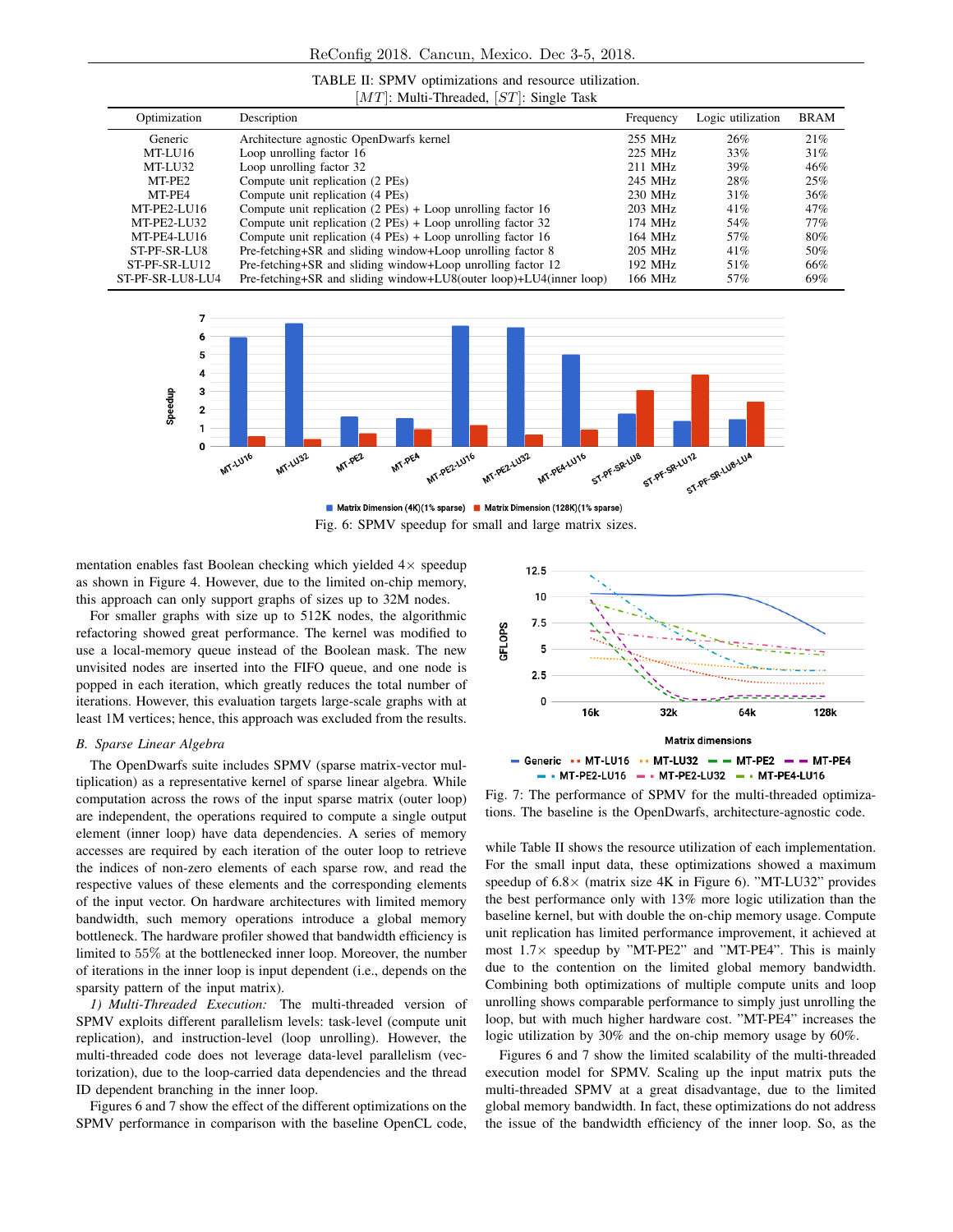matrix size increases these optimization add more stress to the global memory access and the performance decreases and becomes slower than the baseline code.

*2) Single Task Execution:* The single task (work item) execution of SPMV throttles the parallelism (concurrent work items) to reduce the contention on the limited FPGA resources, specifically the global memory bandwidth. However, due to the extra unused FPGA resources, the single task code can leverage advanced techniques to minimize the data movement across the memory hierarchy, such as caching (pre-fetching), shift registers, and enhanced floating-point units. The caching optimization pre-fetches the data into the private memory (BRAM) and maximizes the data reuse. The shift register (SR) optimization uses a sliding window technique to alleviate the loop-carried dependencies in the SPMV inner loop, which enables the compiler to efficiently pipeline the inner loop with successive iterations initiated into the pipeline every clock cycle. Finally, the code was modified to allow the compiler to infer floating-point accumulator (see section III-B) to further enhance the performance of the inner loop.

These techniques relieved the inner loop contention on global memory access increasing the bandwidth efficiency to 100% (according to the hardware profiler). However, the hardware profiler showed that this execution model limits the efficiency of the store unit that writes the final result at the end of each outer loop iteration to 20%. Nevertheless, the effect of this limitation has much less impact on performance, since the number of store operations is significantly less than the number of load operations. The number of load operations is  $O(NZE)$ , where  $NZE$  is the (number of Non Zero Elements). The number of store operations is  $O(R)$ , where R is the (number of matrix Rows).





Figures 6 and 8 show the performance of the single task execution compared to the baseline and the multi-threaded versions. Unrolling the outer loop and minimizing the data movement in "ST-PF-SR-LU12" showed a speedup of  $4\times$  over the baseline kernel. Moreover, single task execution has scalable performance and sustainable speedup, as depicted in Figure 8, with input matrix size up to 128K. Unrolling the inner loop in "ST-PF-SR-LU8-LU4" didn't provide performance advantages, due to inefficient pipeline structure in addition to the input dependent number of inner loop iterations (loop bounds are not constants). The Altera OpenCL Compiler might fail to meet scheduling because it cannot unroll this nested loop structure easily, resulting in a high II (number of stall clock cycles before issuing the next loop iteration) [2], [14]. In summary, the results showed the importance of alleviating the contention on the limited FPGA global memory bandwidth and inferring an efficient pipeline structure to attain scalable performance.

#### *C. Combinational Logic*

The OpenDwarfs adopts cyclic redundancy check (CRC) as a representative kernel of combinational logic applications, which rely on bitwise logic operations. This application domain is amenable to acceleration using FPGA architectures with fine-grain logic fabric. The CRC kernel computes the 32-bit CRC code of a set of input data pages (packets) using the "Slice-By-8" algorithm developed by Intel [16], [17]. The CRC32 generation process consists of a single table lookup, bitwise and shift operations for each byte. The hardware profiler showed that there is 67 clock cycles of stalls in the pipeline execution for each loop iteration, due to inefficient loop structure.



8K pages

Fig. 9: CRC speedup across different optimization techniques. The baseline is the OpenDwarfs, architecture-agnostic OpenCL code.

*1) Multi-Threaded Execution:* Figure 9 shows the performance of the different multi-threaded versions in comparison with the baseline, architecture-agnostic code. The results show that fully-unrolled loops in "MT-LU8" yield around  $2 \times$  speedup compared to the baseline with minimal hardware cost (6% logic utilization increase).

Exploiting task-level parallelism in "MT-PE2-LU8 and MT-PE4- LU8" achieves  $4-5\times$  speedup with additional it hardware cost of 14%-30% for two and four processing elements (PEs). However, Figure 9 shows that the compute unit replication approach does not provide scalable speed up, due to the contention on the global memory access. In particular, as the number of input data pages increases, beyond 1K, the performance degrades and converges to a consistent  $2 \times$  speedup.

SIMD vectorization shows a speedup of  $6\times$  over the baseline in "MT-SIMD2-LU8"; however, increasing the number of vector lanes does not improve the performance over using two SIMD lanes, while incurring up to 52% additional area overhead. The increased hardware cost for using more vector lanes suggests that using two lanes would be the best option. SIMD vectorization works well with this specific kernel, as there is no thread ID dependent, backward branching.

Although the multi-threaded execution model shows some performance gain, it can be noticed in Figure 10 that, as the input size grows larger, the performance advantages degrade. The above multi-threaded execution versions suffer from a major bottleneck: the limited global memory bandwidth, where multiple threads in flight are competing for global memory access. Therefore, as the size of input data increases (more than 4K data pages), the performance takes a severe hit and the speedup decreases to  $1.5-2\times$  over the baseline.

*2) Single Task Execution:* Moving to the single task execution model alleviated the problem of having multiple threads competing for the limited global memory bandwidth. Figure 9 shows that the single task CRC versions achieved scalable speedup with the growing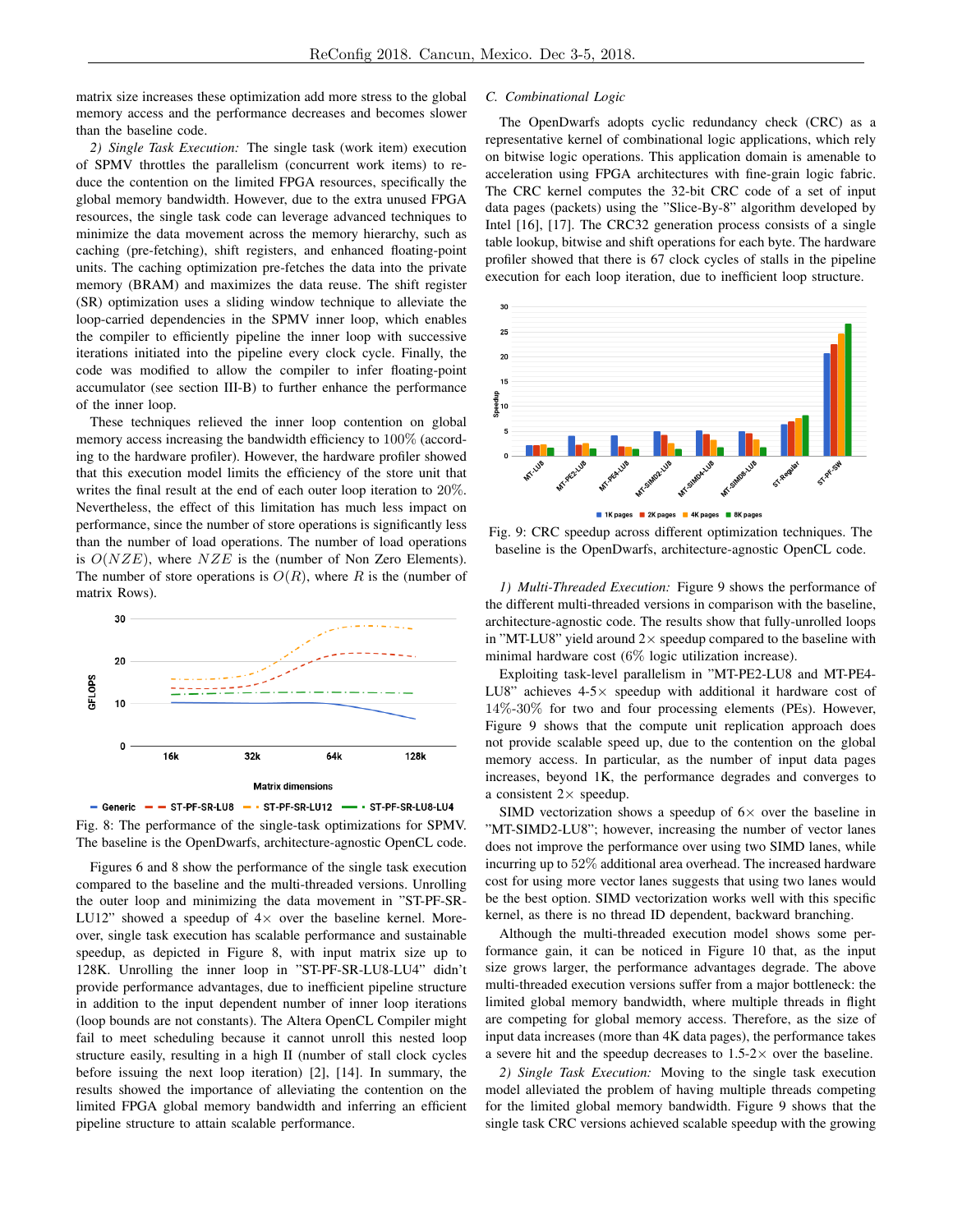| TABLE III: The CRC optimizations and their resource utilization. |  |
|------------------------------------------------------------------|--|
| $[MT]$ : Multi-Threaded, $[ST]$ : Single Task                    |  |

| Optimization | Description                                                             | Frequency | Logic utilization | <b>BRAM</b> |
|--------------|-------------------------------------------------------------------------|-----------|-------------------|-------------|
| Generic      | Architecture agnostic OpenDwarfs kernel                                 | 270 MHz   | 26%               | 18%         |
| MT-LU8       | Loop unrolling factor 8                                                 | 236 MHz   | 32%               | 23%         |
| MT-PE2-LU8   | Compute unit replication $(2$ PEs $)$ + LU8                             | 230 MHz   | 40%               | 31%         |
| MT-PE4-LU8   | Compute unit replication $(4$ PEs $)$ + LU8                             | 230 MHz   | 56%               | 47%         |
| MT-SIMD2-LU8 | $SIMD$ (2 vector lanes) + LU8                                           | 227 MHz   | 39%               | 29%         |
| MT-SIMD4-LU8 | $SIMD$ (4 vector lanes) + $LU8$                                         | 224 MHz   | 52%               | 44%         |
| MT-SIMD8-LU8 | $SIMD (8 vector lanes) + LU8$                                           | 203 MHz   | 78%               | 89%         |
| ST-Regular   | Simple conversion to single work item by inserting outer $for-loop$     | 148 MHz   | 41%               | $30\%$      |
| ST-PF-SW     | Pipelining for-loop by pre-fetching+relaxing cross iteration dependency | 231 MHz   | 26%               | 18%         |



Fig. 10: The performance (words processed per second) of CRC across different optimization techniques.

input size. Moreover, Figure 10 shows that "ST-Regular" and "ST-PF-SW" process a constant number of words per second, that does not decrease. The execution profile pulled from the hardware profiler shows that the efficient pipeline execution with no stalls allows high bandwidth efficiency for each loop iteration. Memory accesses are pipelined and latency is efficiently hidden by the computation in each loop iteration, sustaining scalable performance.

Hence, unlike the multi-threaded execution model, the single task execution is scalable, i.e., its speedup improves as the input data size increases. After inspecting the FPGA execution profile, further advanced optimizations were not needed, as the computational loops are efficiently pipelined with a loop iteration issued every two clock cycles (according to the compiler optimization report).

# *D. Discussion*

The results across three representative irregular OpenCL applications showed that the limited global memory bandwidth of the FPGA architecture hinders the scalability of the multi-threaded OpenCL execution model. When the input data set is small enough to not increase the contention on the global memory access, the multithreaded execution model can provide significant gains (e.g., up to  $6.8\times$  performance gains in SPMV kernel). However, with larger input data, the performance of the multi-threaded kernels is severely affected which leads to saturated and limited speedup. On the other hand, the single task execution model resolves the global memory bottleneck and enables streamed memory access to/from the main memory without competition between multiple threads.

Figure 2 shows the FPGA performance relative to the execution on a multi-core CPU platform. The CPU platform includes an Intel Xeon E5-2637 with 16 compute units running at 3.5 GHz, and it has a memory bandwidth of 80 GB/s and a cache size of 15 MB. The performance of the architecture-agnostic OpenCL kernels on FPGA (Unoptimized FPGA) is an order of magnitude slower than the CPU execution. Even though the significantly higher frequency and larger number of compute units of the CPU platform put the FPGA platform at a great disadvantage, applying the FPGA-specific optimizations yields sustainable speedups over the CPU execution. While the optimized FPGA implementation runs at a frequency range of 200-260 MHz and uses a single deeply-pipelined compute unit, it achieves  $5.2 \times$ ,  $1.3 \times$  and  $1.6 \times$  speedup for the CRC (ST-PF-SW), SPMV (ST-PF-SR-LU12), and BFS (ST-Mem) kernels, respectively, compared to the CPU execution.

The experiments show that applying FPGA-specific optimizations to the architecture-agnostic OpenCL code can significantly enhance the performance. Exploring the aforementioned optimization space, code patterns were identified according to the hardware profiler and the optimization reports. The effects of the optimizations on these code patterns are analyzed aiming to help in two aspects. First, providing guidelines and best practices for the development of new OpenCL kernels with similar code patterns towards the best performance. Second, guiding the future work of automating the optimizations process of architecture-agnostic OpenCL kernels. Below is a list of the identified code patterns along with their relative FPGA-specific optimizations.

- *OpenCL kernels with Boolean data structures that reside in the global memory* can be optimized using data compression techniques and bit-mask arrays to reduce the memory usage and to be able to place such arrays in on-chip BRAMs, allowing fast Boolean array look up.
- *Kernels that use conditional statements depending on a global memory read transaction* should be handled using pre-fetching of the conditional variable to the on-chip local memory to enable fast conditional checking.
- *Using DEF-USE chain analysis, loop carried dependencies can be detected*, and then the performance can be improved by relaxation using shift registers and sliding window operation, or by elimination using temporary on-chip storage before offloading the results to the corresponding output.
- *Floating-point accumulation can be easily detected in the code* and modified for optimization by balancing the floating-point operations tree and/or inferring floating point accumulation structures (see section III-B).
- *Loop unrolling factor is critical for performance*. The unrolling factor should be closely coupled to the expected number of iterations of the loop. Unrolling a loop with a higher than necessary value would waste space (area) and time (frequency), which might lead to performance degradation.